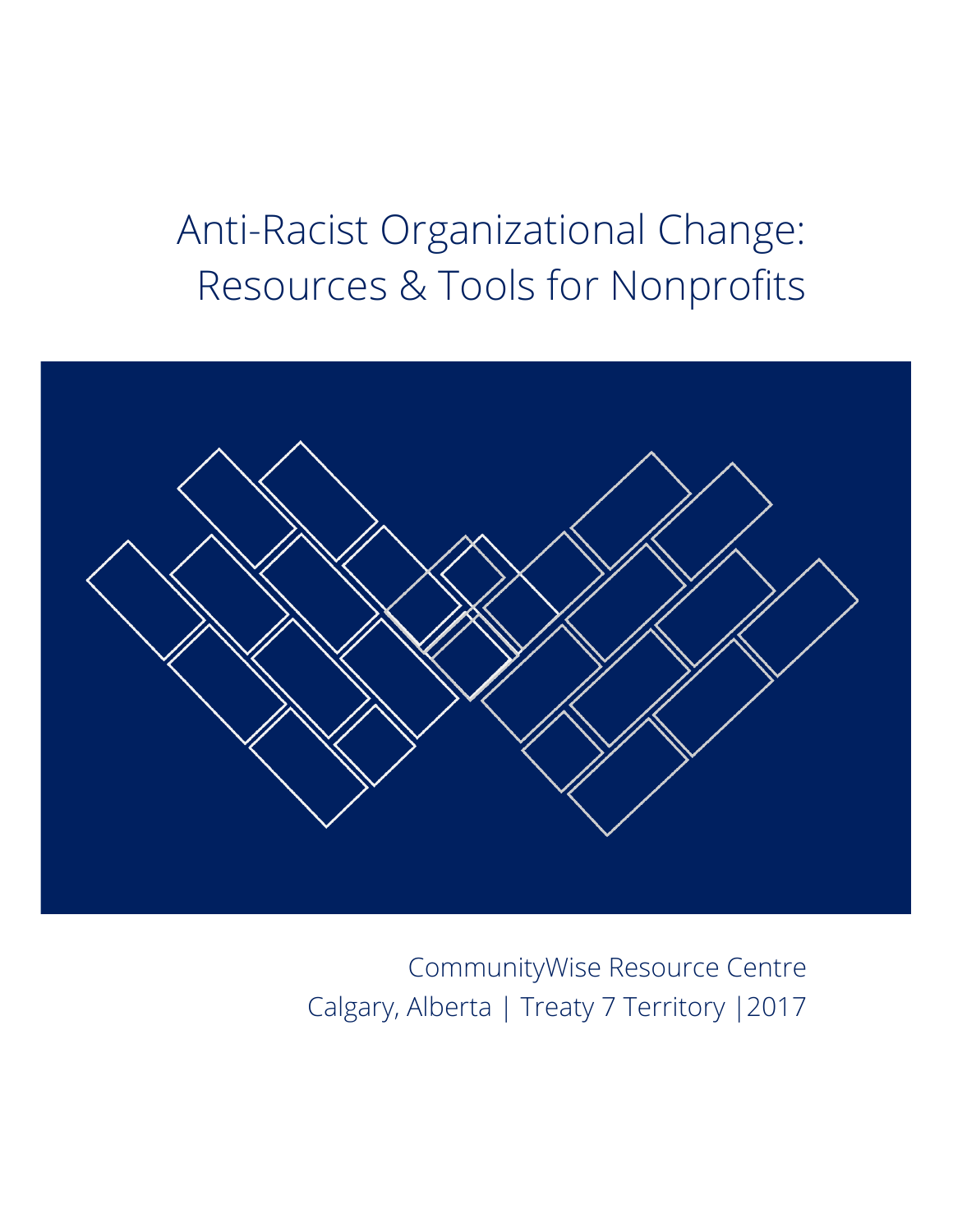CommunityWise Resource Centre is located in the traditional territories of the Blackfoot and the people of the Treaty 7 region in Southern Alberta, which includes the Siksika, the Piikuni, the Kainai, the Tsuu T'ina and the Stoney Nakoda First Nations. The City of Calgary is also home to Métis Nation of Alberta, Region III. We acknowledge First Nations and traditional territories because the purpose of CommunityWise is about sharing space and because it's one way to locate ourselves in the process of healing from colonial violence. We understand that colonialism is rooted in white supremacy and we aim to make CommunityWise more accessible for Indigenous peoples.

CommunityWise is a nonprofit centre that provides affordable office and community space. We provide backbone infrastructure (for example, shared internet access and office equipment) and collaborative capacity-building and programming supports to nonprofit member organizations. We support around 80 small and grassroots organizations whose work spans a diverse spectrum of social, environmental, and cultural issues.

This resource was prepared by Thulasy Lettner and Skye Louis with support from the Staff Collective at CommunityWise and members of the Anti-Racist Organizational Change Working Group and the Anti-Racist Organizational Change Advisory Group. Special thanks to Charlene Campo, Di Honorio, Erin McFarlane, Lori DeLuca, Meghan Durieux, Sarah Winstanley, Son Edworthy, and for their contributions.

The 2016/2017 Anti-Racist Organizational Change Project at CommunityWise was funded by the Alberta Human Rights Education and Multiculturalism Fund, the Calgary Foundation, and a private donation.







This work is licensed under the Creative Commons Attribution-ShareAlike 4.0 International License.

To view a copy of this license, please visit http://creativecommons.org/licenses/by-sa/4.0/ or send a letter to Creative Commons, PO Box 1866, Mountain View, CA 94042, USA.

The checklist on pages 35/36 is an exception to this license; please contact author Tina Lopes directly for permission.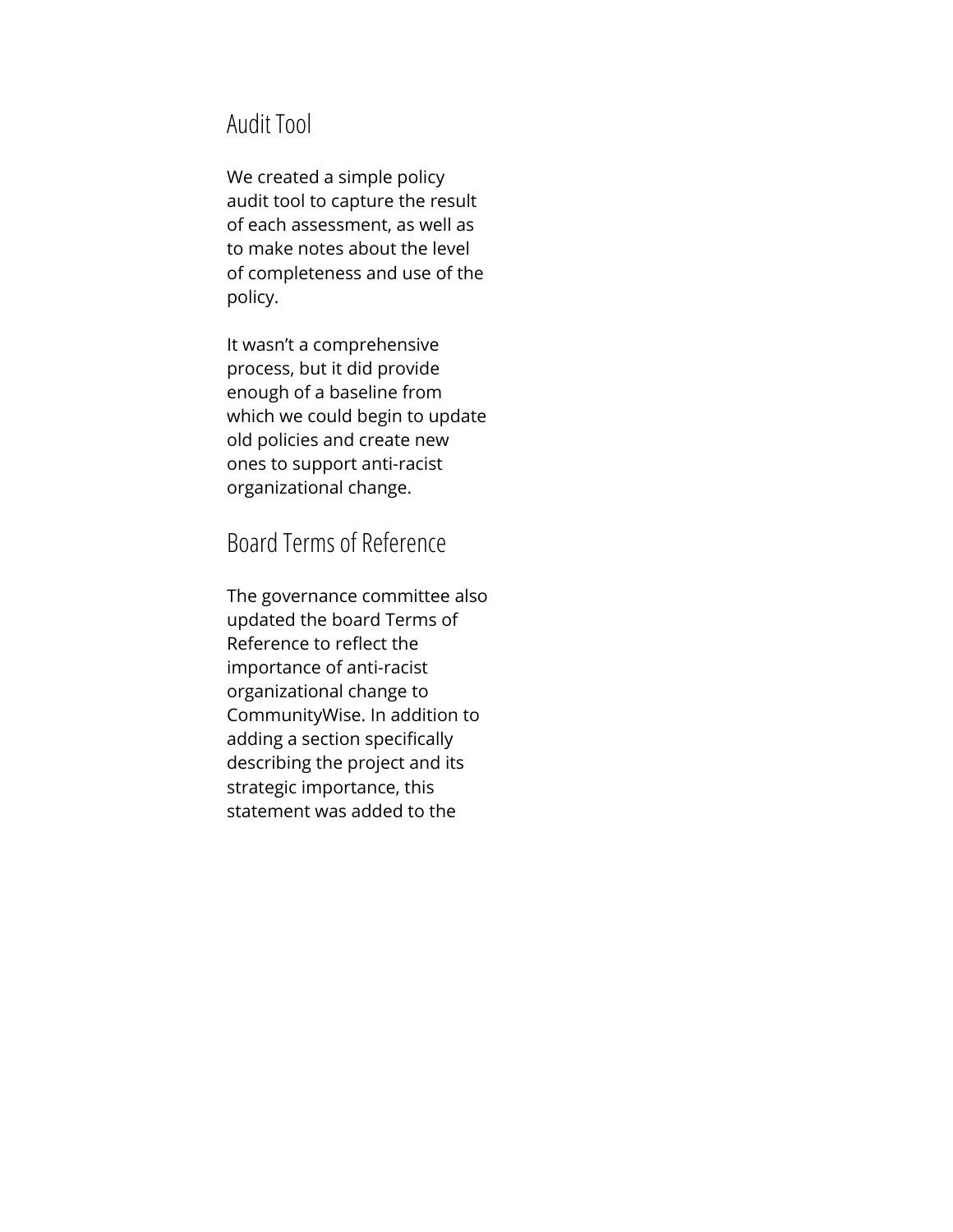# Resource: Policy Audit Tool

This tool was developed by CommunityWise.

**Date:** 

### **Name of auditor:**

### **Folder audited:**

| Name of<br>Policy                            | <b>Document</b><br><b>Type</b>     | Complete?                                                                   | Level of<br>use          | <b>Notes about Racial Equity</b>                                                                                                                                                                                                               |                                                                                                                                                                                                                                                                                                                        |                                                                                                                                                                                                                                                                              |
|----------------------------------------------|------------------------------------|-----------------------------------------------------------------------------|--------------------------|------------------------------------------------------------------------------------------------------------------------------------------------------------------------------------------------------------------------------------------------|------------------------------------------------------------------------------------------------------------------------------------------------------------------------------------------------------------------------------------------------------------------------------------------------------------------------|------------------------------------------------------------------------------------------------------------------------------------------------------------------------------------------------------------------------------------------------------------------------------|
|                                              |                                    |                                                                             |                          | What are we<br>doing well?                                                                                                                                                                                                                     | What do we need<br>to improve?                                                                                                                                                                                                                                                                                         | Other<br>comments                                                                                                                                                                                                                                                            |
| Harassment<br>Policy                         | Policy;<br>includes a<br>procedure | Complete                                                                    | Whenever it<br>is needed | Definition includes race.<br>clear formal and informal<br>procedures, SC is familiar<br>with the policy and<br>procedure and confident<br>they can use it, Board is<br>involved in the procedure, I<br>believe cases are<br>tracked/monitored. | SC and Board are not yet<br>skilled in recognizing and<br>addressing racism (this is<br>not included in their job<br>description or in<br>performance reviews), no<br>race-based examples to<br>date (could be good thing or<br>bad thing), cases are not<br>used as data about<br>systemic racism in the<br>building. | Used "Complaints"<br>checklist to help with my<br>notes on equity.                                                                                                                                                                                                           |
| 15.03.31 Anti-<br>Oppression<br>policy draft | Policy;<br>includes<br>procedures  | Draft; has lots<br>of revisions,<br>comments,<br>sections are<br>incomplete | Never                    | Includes definitions and<br>why the policy is important<br>to CW; specifies<br>respondibilities for SC,<br>board, members, etc.                                                                                                                | Links anti-O to the CW's<br>values and mission, but not<br>anti-R explicitly; doesn't<br>include indicators that can<br>be evaluated.                                                                                                                                                                                  | Used "Racial Equity and<br>Policy Plan" checklist to<br>help with my notes on<br>equity; I believe work on<br>this stopped when a<br>member group faced<br>allegations of<br>organizational racism;<br>AROC and the Equity<br>Framework will pick up<br>where this left off. |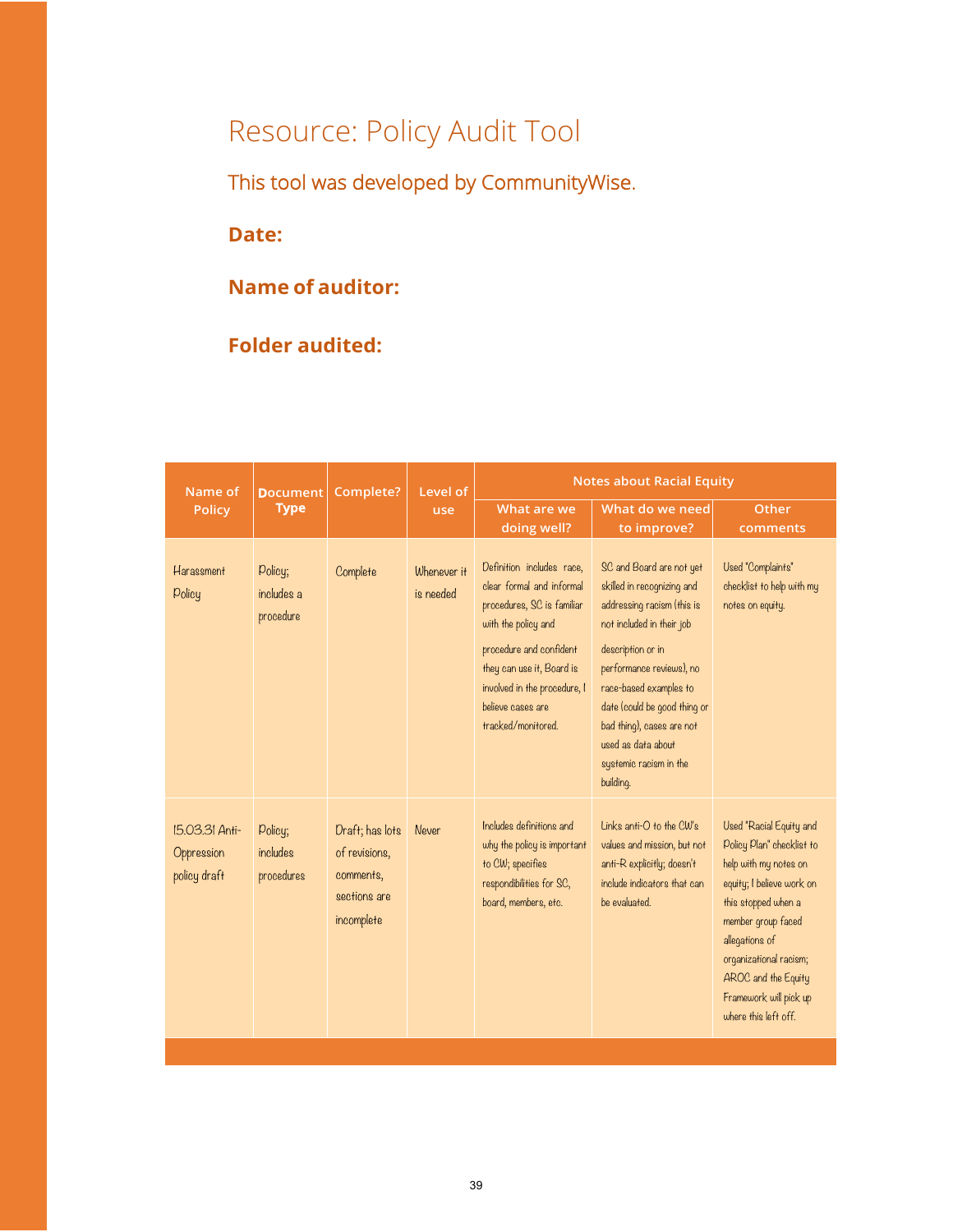## Resource: Annotated Job Posting

*The comments on this job posting highlight some of the ways we tried to make the hiring process more equitable.*

### **CommunityWise Job Opportunity**

**Finance and Office Coordinator (Part-time, permanent – 26 hours/week, some flexibility in schedule)** 

**Wage:** \$25/hour (+ 4% vacation). CommunityWise employees have access to a Wellness Fund

**Location:** This position will work on-site at CommunityWise: 223 12 Avenue SW

**Application Deadline:** Monday, June 12, 2017 at 4pm **Start Date:** Tuesday, July 18, 2017

**Interviews** will take place during the weeks of June 26<sup>th</sup> and July 3<sup>rd</sup>. We will make every effort to accommodate candidates' schedules and needs in all parts of the hiring process.

### **Role:**

Working with the CommunityWise Staff Collective, this position will coordinate the finances of the organization, in addition to coordinating office activities, and supporting the membership and the public.

### **CommunityWise Overview:**

CommunityWise is a nonprofit centre which means that we provide affordable office and meeting spaces and other backbone infrastructure (shared internet, office equipment, mailboxes, kitchen equipment), as well as collaborative capacity-building and programming supports to nonprofit member organizations. We support around 90 small nonprofit and grassroot organizations whose work spans a diverse spectrum of social, environmental, and cultural issues. About 30 of the members are physically co-located within our space as Tenants and the other 60 are known as Associate Members who access common spaces or other resources for their initiatives and events.

### *Mission*

Where flexibility is possible, it must be made available as an option.

This makes the position more accessible to those with irregular schedules or other unpredictable needs (such as care-giving).

It's important to be upfront and transparent about compensation, instead of leaving it to the end of the process or expecting people to negotiate their salary (this perpetuates wage inequities). State the salary (or salary range) as well as benefits clearly.

Describe your hiring process and timeline to set up clear expectations. Doing this respects the time of the applicants and forces your organization to be more publicly accountable.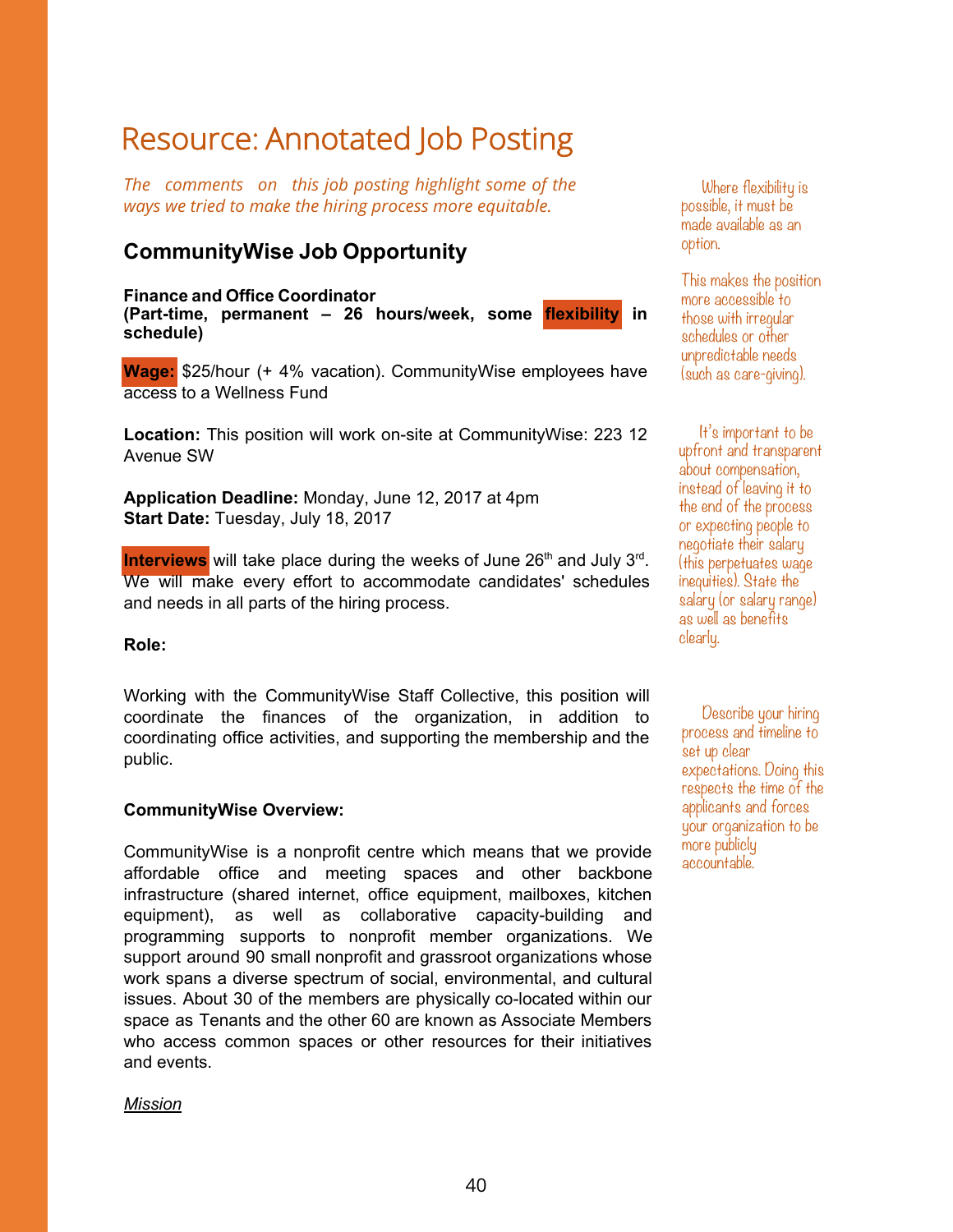To be a community hub, providing inclusive and affordable space and community development programs to support and strengthen diverse grassroots and non-profit members.

#### *Vision*

To achieve equitable social change through collaborative work.

### *Equity Framework and the Anti-Racist Organizational Change (AROC) Project*

CommunityWise's current strategic focus is the creation of an Equity Framework, centered on anti-racism, to inform CommunityWise's governance, policies, and culture. Since March 2016, CommunityWise has been undertaking an extensive community engagement process that centers the voices of those most impacted by organizational racism in Calgary's non-profit sector: racialized and Indigenous individuals.

Include any information that shows that your organization<sup>3</sup>s commitment to equity is more than just a statement of non-discrimination.

#### *Staff Collective*

CommunityWise staff are expected to work co-operatively with others; demonstrate flexibility in organizing work; show a high degree of initiative, discernment and resourcefulness; have effective communication skills; and demonstrate thoughtfulness in decision making. Staff must be willing to work within anti-racist and anti-oppressive frameworks and actively engage in ongoing learning about these frameworks alongside members of the Staff Collective and Board of Directors. CommunityWise maintains a flat organizational structure where all staff are paid the same hourly wage.

### **Primary Duties and Responsibilities:**

### *Financial (60% of role)*

● Manage accounts receivable/payable records and journal entries; manage payroll

Lead all year-end financial processing and reporting; prepare all supporting information for annual audit and liaise with external auditors

● Prepare and submit annual Charitable and Society returns and Workers Compensation Board (WCB) reports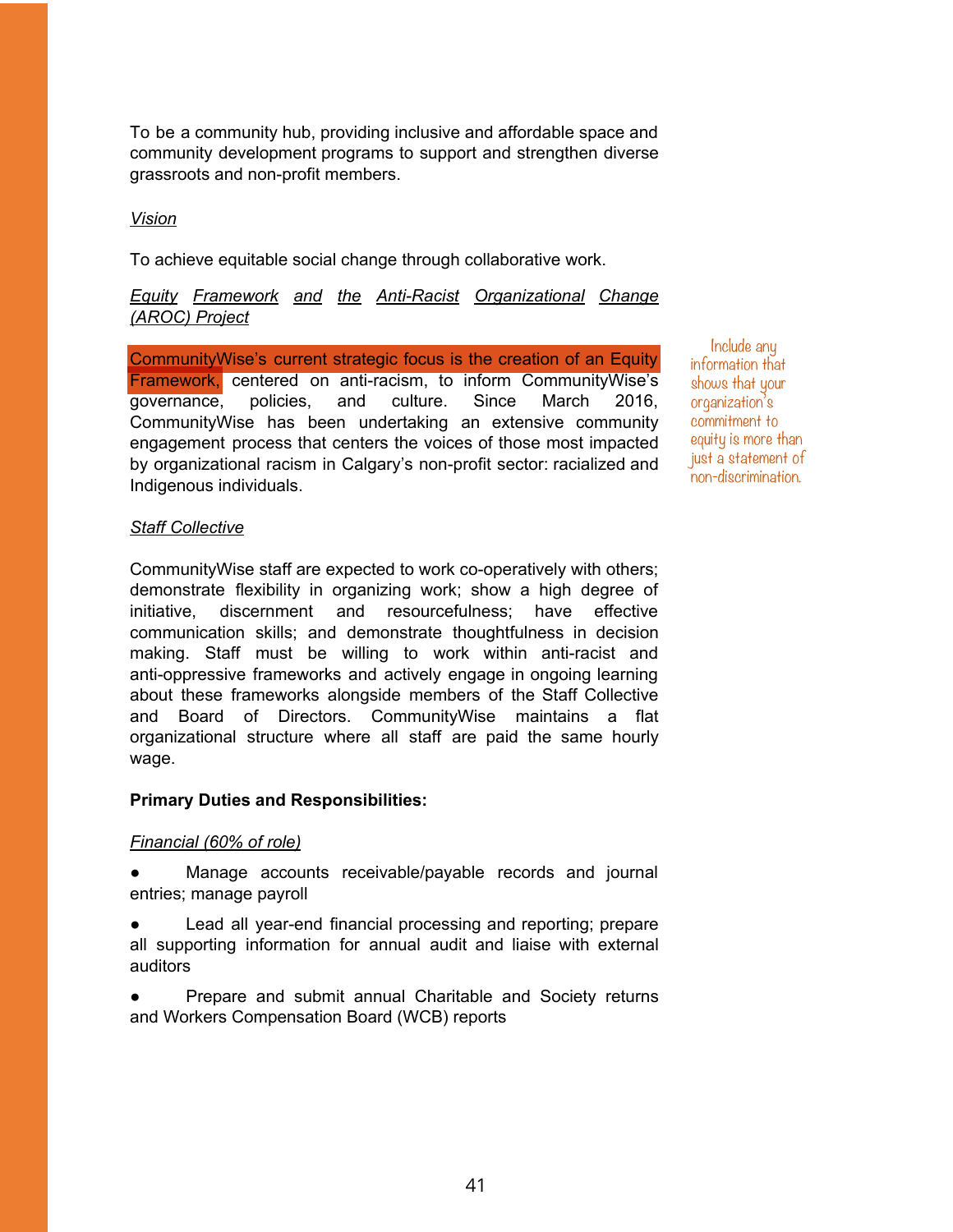Serve as Alberta Gaming and Liquor Commission (AGLC) Casino Chair and assist with application process; complete all AGLC reporting

● Prepare bi-monthly, quarterly, and annual reports

● Supervise the management of the cash operations associated with the administration services of the office and building as decided by the Staff Collective

Contribute to the fund development strategy and operations of the organization through research, grant writing, and grant reporting in collaboration with the Staff Collective

Coordinate bi-monthly Finance Committee meetings

Establish guidelines for budget and forecast preparation; coordinate the preparation of annual budget in collaboration with the Staff Collective

Reconcile bank and investment accounts

#### *Operational (0% of role)*

Coordinate and support office administration services (reception, room bookings, cash operations, database input, office/building supply orders) as needed and decided by the Staff **Collective** 

Support a wide range of public and member inquiries into services available at the centre, referring to appropriate contacts when necessary

Attend bi-monthly Board meetings

### */eadership (0% of role)*

Participate with the Staff Collective in supporting and enhancing the ongoing strategic direction of CommunityWise

Attend monthly Staff Collective meetings

Foster effective teamwork between co-workers, CommunityWise members, and community participants, with strategies to animate shared space and create innovative opportunities for collaboration

#### **4ualifications:**

At least three years of experience in a similar role (this includes relevant paid and unpaid/volunteer/community work)

Break down the role as clearly a possible to set clear expectations. Also, don't include "Other  $d$ uties as required", because this may allow the role to expand beyond what is expected and compensated.

Many equity-seeking groups face barriers to getting paid work experience and formal education in the areas they are skilled in. Therefore it is very important to value relevant unpaid volunteer/community work as equivalent to paid work and degrees wherever possible.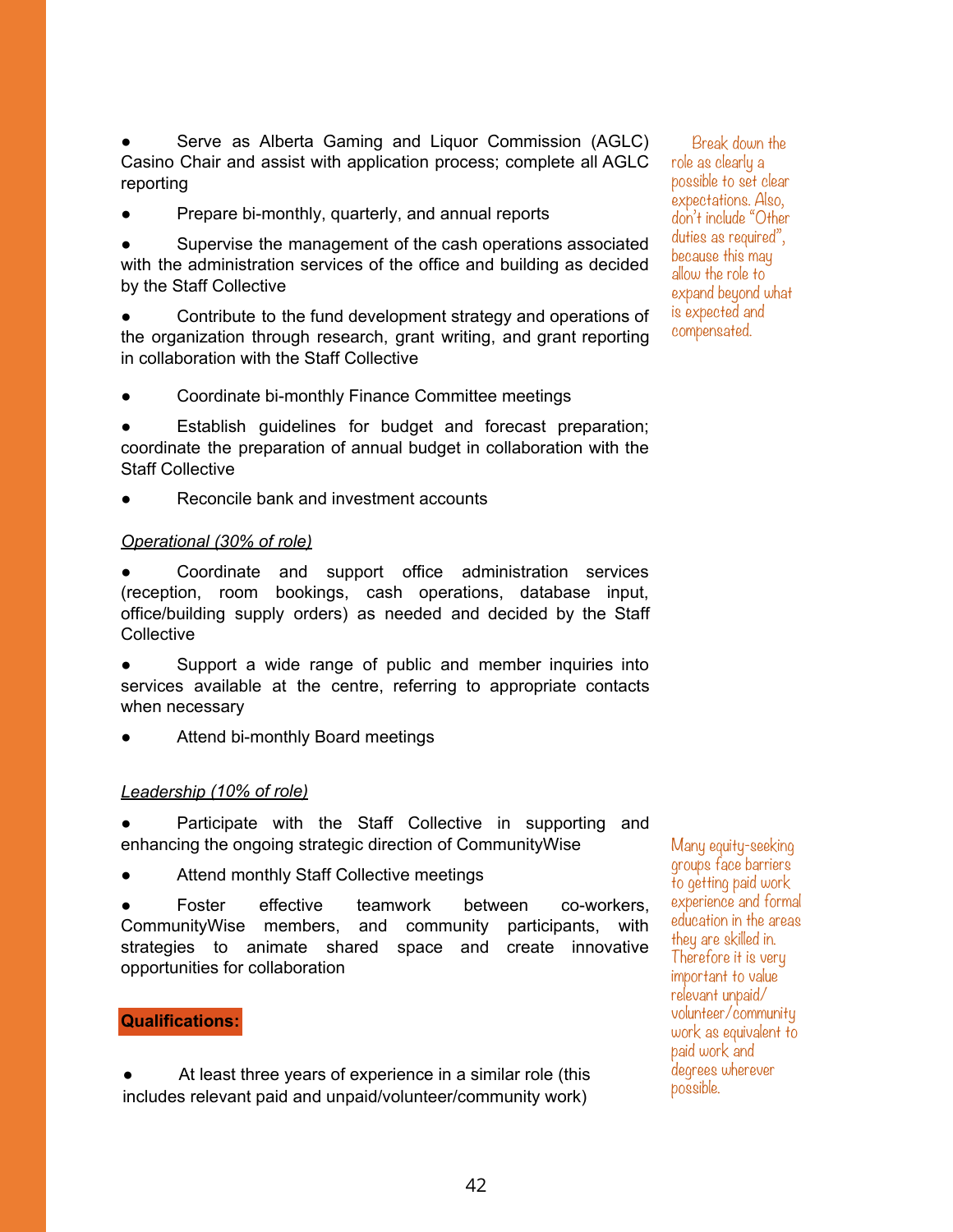At least three years of experience in a similar role (this includes relevant paid and unpaid/volunteer/community work)

Proficiency with QuickBooks, Microsoft Office, and Google Calendar

Ability to prioritize workload and the flexibility to manage multiple tasks as required

Excellent communication, interpersonal and organizational skills

● Willingness to work within anti-racist and anti-oppressive frameworks and actively engage in ongoing learning about these frameworks

Non-profit experience is a MUST!

#### **+ow to Apply:**

Please send a **resume and cover letter** to Lori DeLuca at **hiring#communitywisenet** by **0onday, June 2, 2 at pm**

Only qualified candidates will be contacted for an interview.

*CommunityWise is committed to inclusion and equity and strives to ensure that our Staff Collective reflects the diversity of our Membership. We are committed to removing barriers to employment that are faced by equity-seeking groups and encourage (but do not require)* members of these groups to self-identify as such in their *cover letters.*

*In accordance with our Anti-Racist Organizational Change (AROC) project and the current compositional needs of our Staff Collective, we particularly encourage applications from individuals who self-identify as racialized\* or Indigenous (First Nations, Metis, or Inuit).* 

*\*The term "racialized" is used here instead of the more outdated and inaccurate terms "racial minority", "visible minority", "person of colour", or "non-White".*

Depending on the role, knowledge of antiracism and antioppression may not be a necessary qualification. However, stating that "a willingness to learn" is required reinforces that your organization takes this seriously and is always learning and growing in these areas.

Equity statement: Many organizations will include a statement of nondiscrimination, but this is a passive stance and one that is required by law in most cases. Instead, write a statement that reflects your organization's commitment to equity and clearly directs equity-seeking candidates to apply.

This was our second iteration of an equity statement, but it was still not perfect. It likely should've been at the top of the posting instead of the bottom and should have more clearly directed racialized and Indigenous candidates to both apply and tell us about their identity in their cover letters. This is not an easy thing to tactfully communicate, but practicing it is the only way to improve.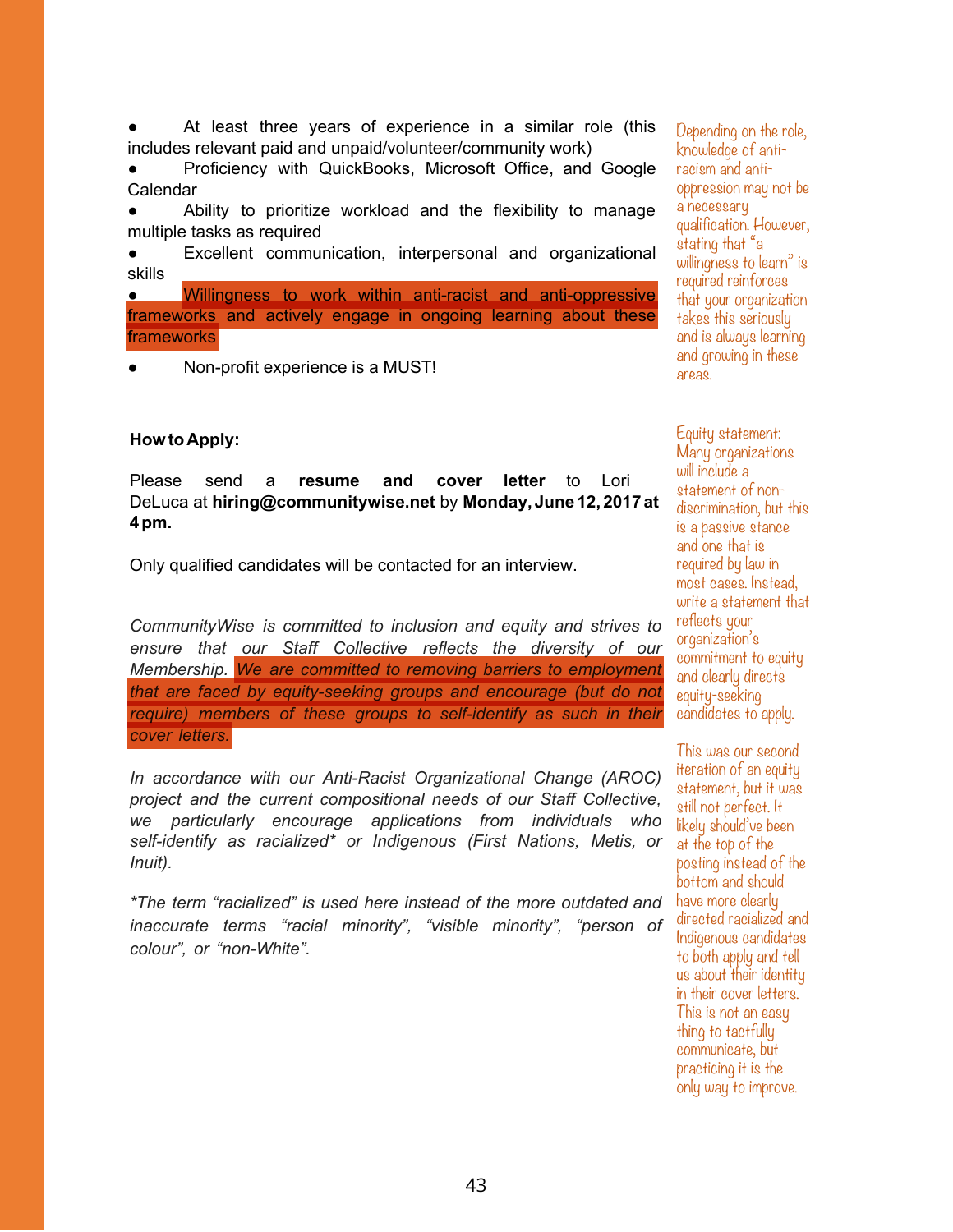**Of the many positive aspects of the AROC project, I most appreciate that AROC is committed to promoting inclusion and equity not only as an outcome, but also through its process.**

- AROC Advisory Member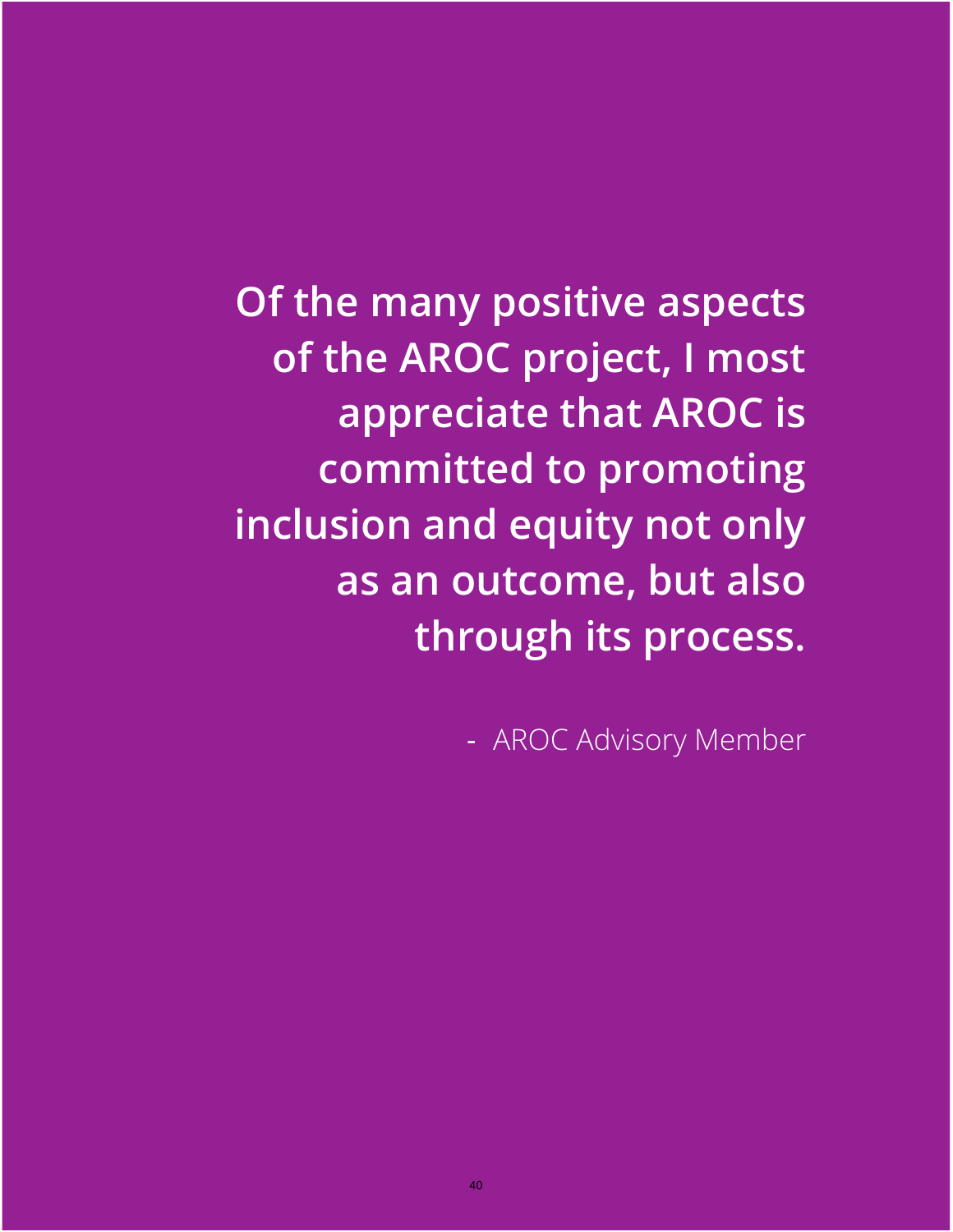# Accountability

# Adaptable Resource: Accountable Spaces Guidelines

- $\star$  Avoid making assumptions about other people.
- $\star$  Be open to critical self-reflection. If an individual tells you that something you said was harmful to them, listen.
- $\star$  Realize your privilege and be aware of potential power dynamics that might exist within a space.
- $\star$  Understand that we are all in a place of learning. If you say something problematic – apologize, listen to the voices of others, and then learn and adjust your behavior.
- $\star$  Share the space.
- \* Speak for yourself. Use "I" language; don't speak for others and don't share someone else's stories or experiences. Notice your own biases/judgments.
- $\star$  Take care of yourself. Think of someone you trust whom you can debrief with and plan to contact them. It's okay if you need to leave the room at any time. Facilitators are available for follow-up conversation.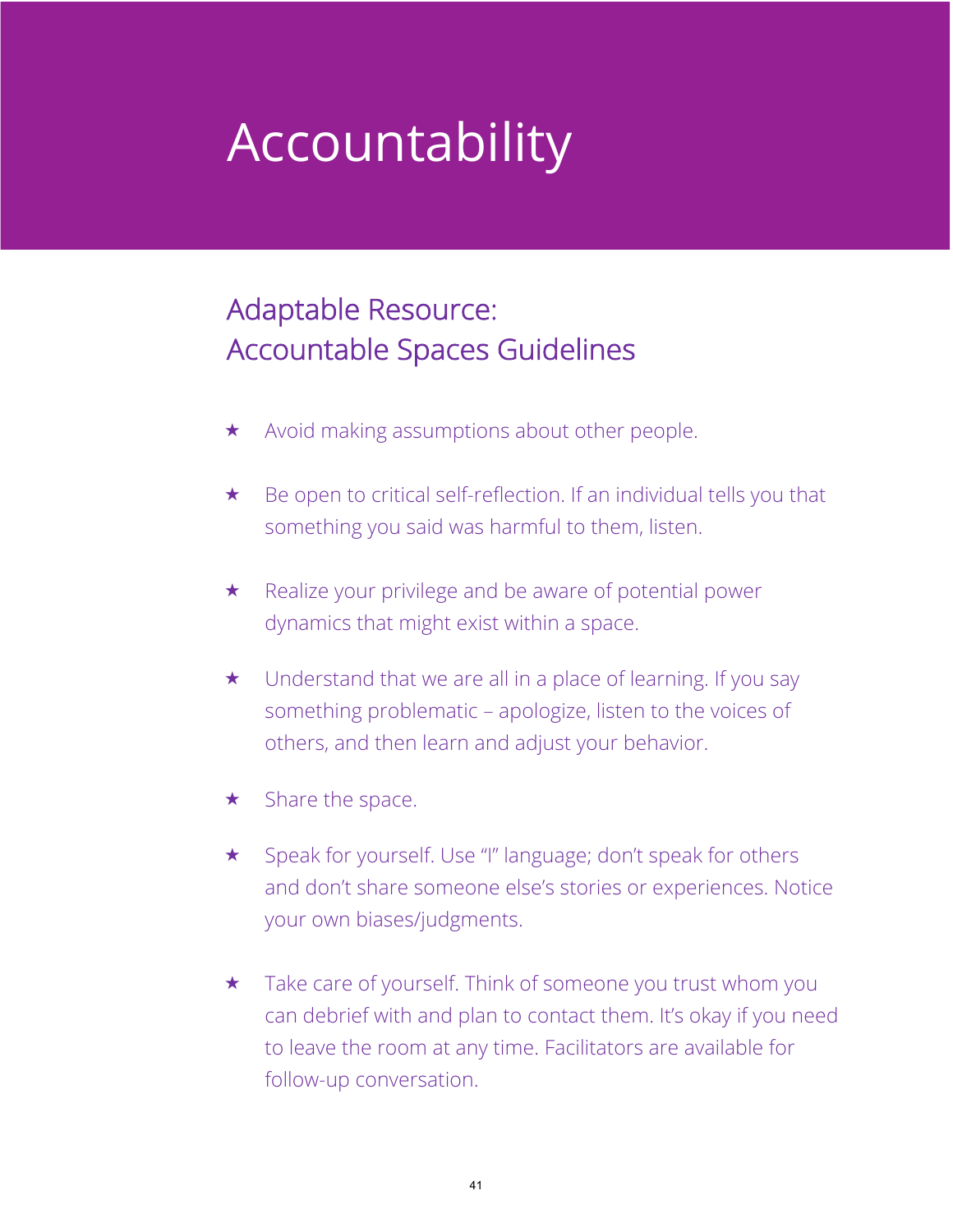## Activity: Individual Accountability

At the individual level, we held an exercise with the Working Group to reflect on how members were (or were not) living out the Accountable Spaces Guidelines. This reflection was based on feedback and concerns from members about their experience in the group.

### Concerns:

- Giving advice instead of listening or asking for consent to give advice
- Talking too much or for too long (repeating things over and over)
- Asking personal questions
- Assuming everyone experiences racism similarly
- Expecting "perfect" politics from everyone (people feeling judged if views or language not politically correct)
- Making assumptions
- Lack of explicit discomfort or conflict; may be a sign that we are not addressing things that are happening under the surface

After reflecting individually on these concerns, group members set personal accountability goals for themselves, and a specific date for everyone to check in about their own progress.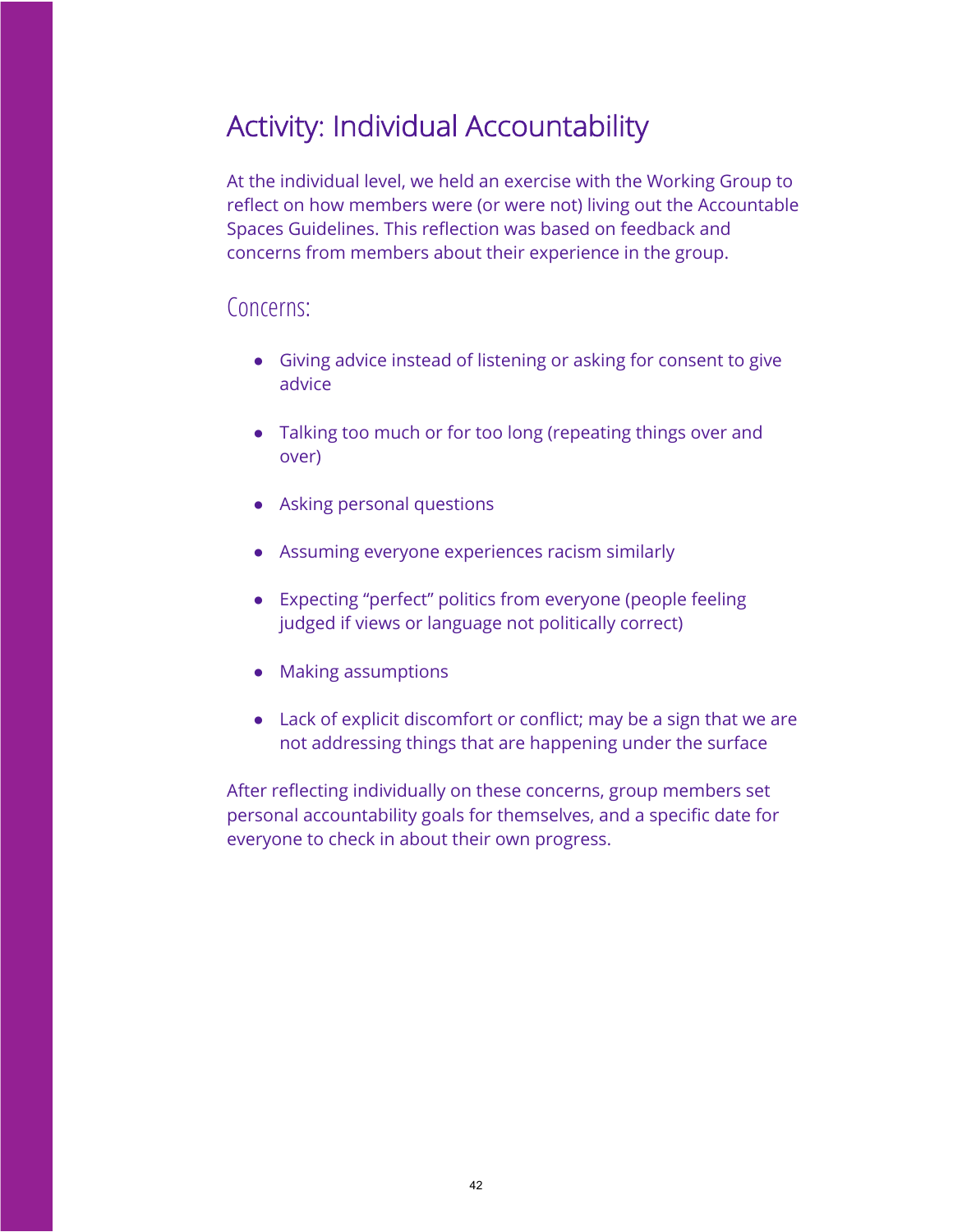# Adaptable Resource: Working Group Code of Conduct

All members of the Working Group are expected to:

- $\star$  Hold each other accountable to the Accountable Spaces Guidelines, particularly in Working Group meeting settings;
- $\star$  Express their views thoughtfully, courteously, and respectfully, and without intimidation, discrimination or harassment in all communications either spoken or written; and,
- $\star$  Observe complete confidentiality when matters are deemed confidential.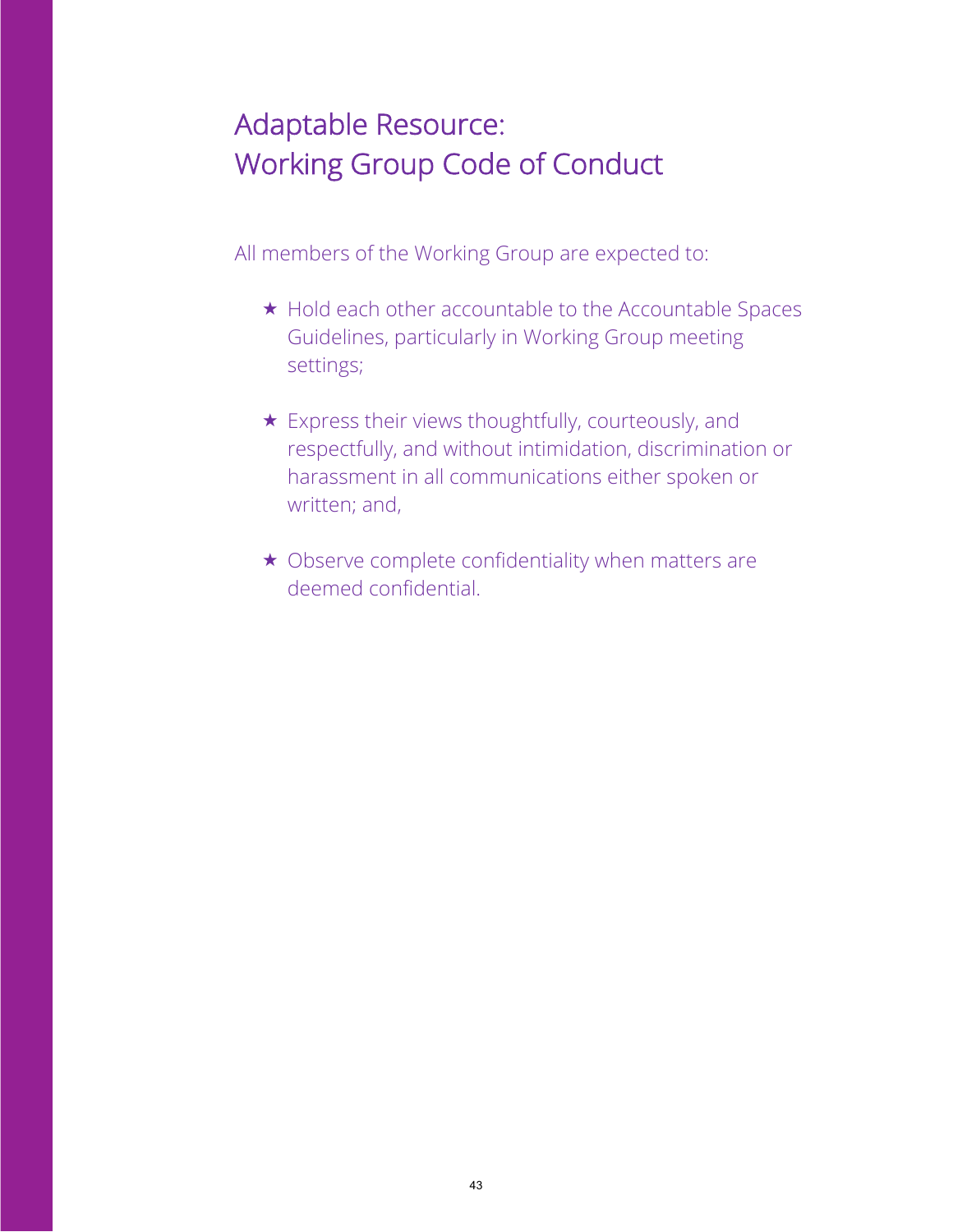## Adaptable Resource: Organizational Accountability

At the organizational level, our Working Group came up with the following thoughts on how an organization can keep itself accountable to anti-racist organizational change. This is just a sample; the full list is available in the Appendix.

When trying to bring anyone to account in a complaint-based system, things like **gaslighting** occur. People become afraid to report because their complaints are hard to 'prove'. Start by eliminating existing barriers to reporting.

When onboarding people, don't just review policies. Go back and make each policy into a living document.

Create a document that binds people. Have all new agency members sign an anti-racist charter which they can be held accountable to.

Develop an outside audit process. Include criteria, benchmarks and data collection separated by race.

In program evaluations, ask: Who are we serving? What is the feedback from that group? Are we adapting to different ways of knowing and communicating?

Don't just audit policies; conduct a safer spaces audit. Have someone actually in the room auditing during interviews and performance reviews.

Organizations are typically currently held accountable to funders, government and accreditation bodies. Focus more on accountability in relationships with the participants/clients you work with.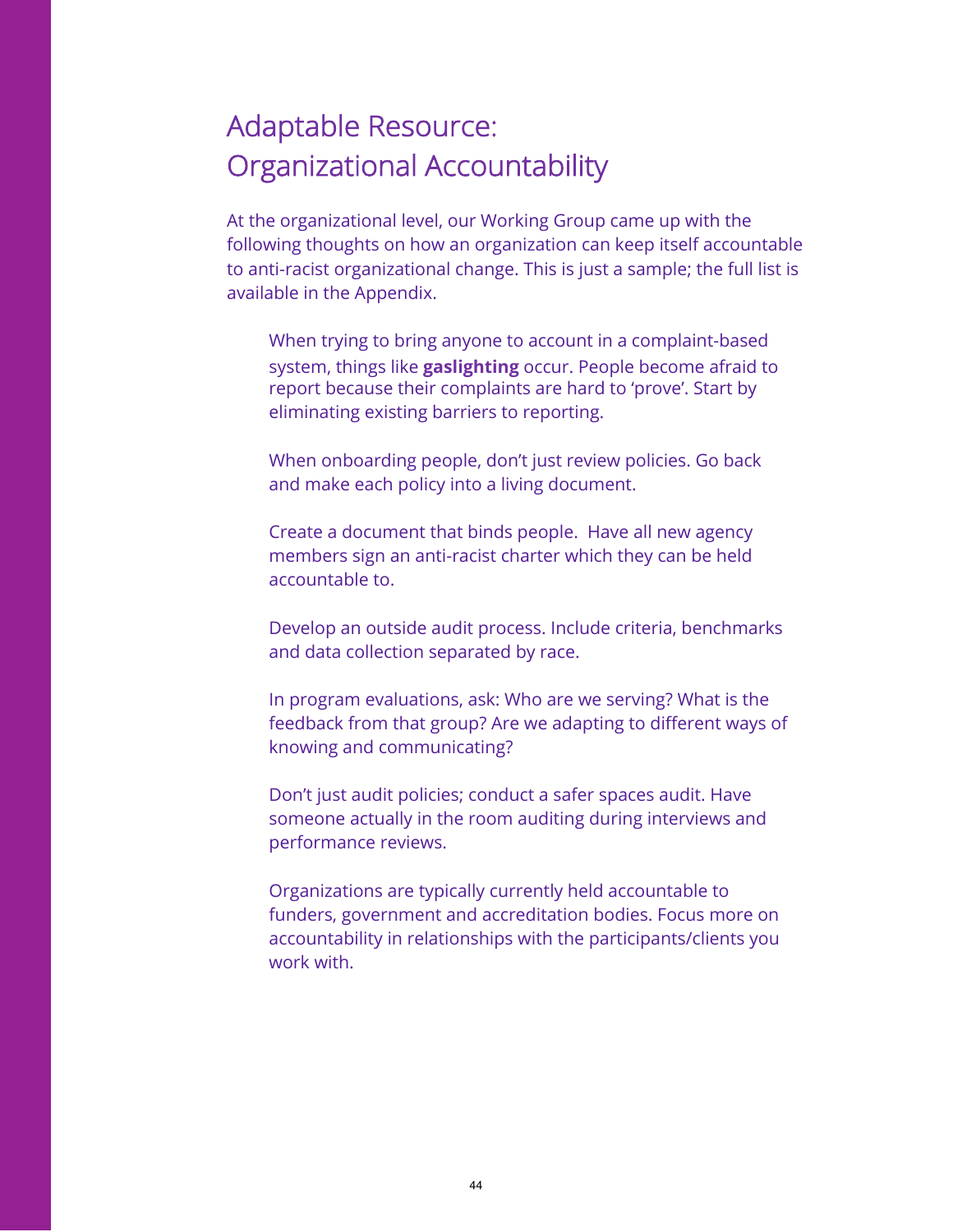# **Closing**

Anti-racism work can be compared to travelling upstream. As individuals and organizations, if we aren't actively moving the other way, we are just flowing with the current. This means we are creating and reinforcing racial inequities.

By traveling against the current, we can begin to address some of these issues even if it feels like we are just staying in the same place. With great effort, we may make forward progress against the current. It is also possible to fall back; change is always reversible.

Through our efforts, we are becoming more able to recognize and address racial inequities. We are able to tolerate higher levels of the tension and discomfort that result from doing this work. We are able to move from problem to action to learning with greater ease.

True organizational change happens over time. After 18 months, CommunityWise has learned a great deal about anti-racist change, but we still have a long way to go.

This marks the end of the first convergent phase of our Anti-Racist Organizational Change process and the beginning of the next divergent phase.

There are still many things from the Ideas Inventory that need to be put into practice to embed anti-racist change in our organization.

We are evaluating our process as it unfolds. We are working to hold ourselves accountable, particularly to the racialized and Indigenous members of our community. With funding to continue this process for two more years, we will share our learnings as we go.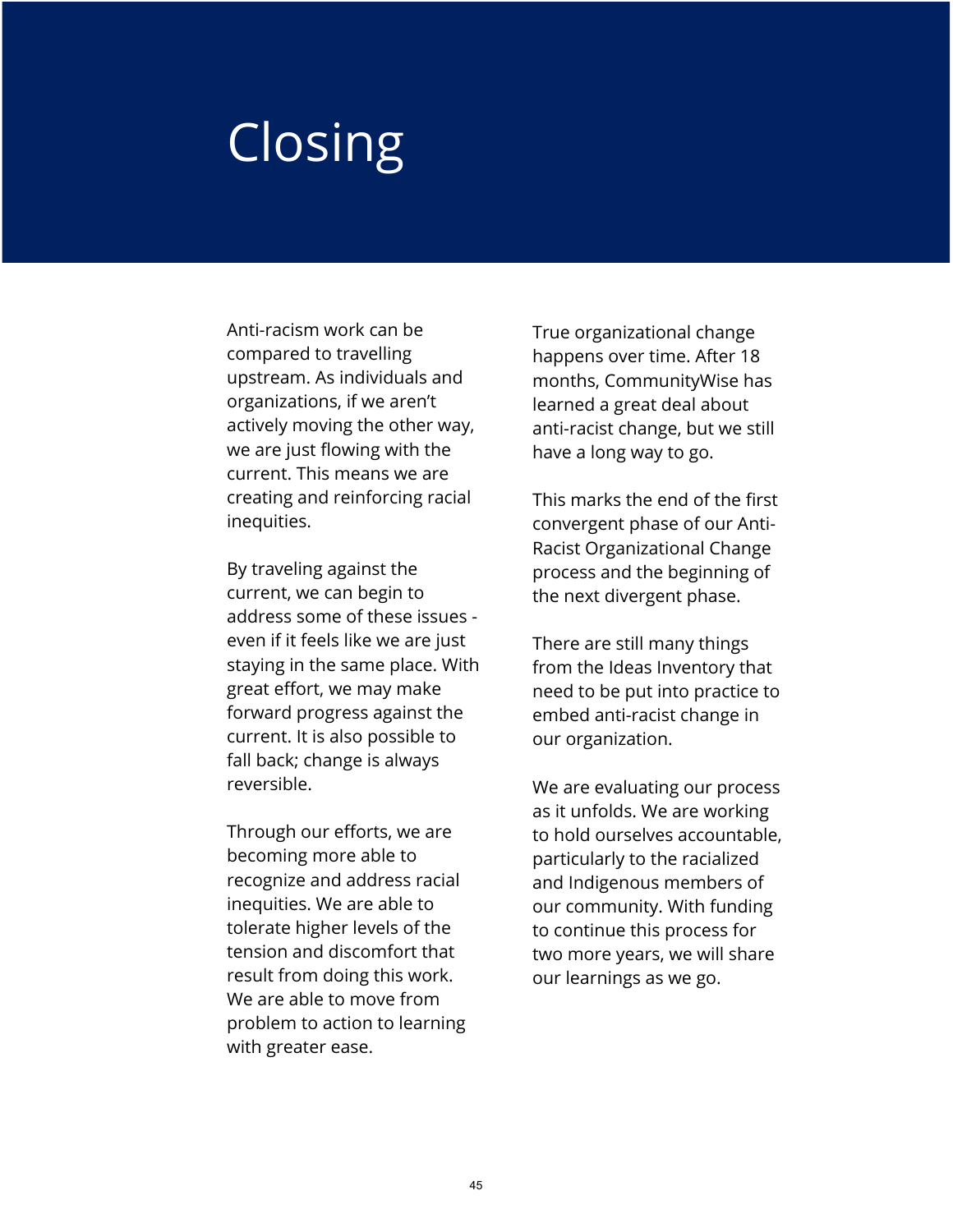**AROC has been nothing short of a life-changing and experience-affirming process for me. I really cannot thank you enough and hope that this work continues in effectively changing the lives of those who become involved for the better, to affirm marginalized** 

**experiences, educate and** 

**assist in dismantling** 

**systemic racism.** 

- AROC Advisory Member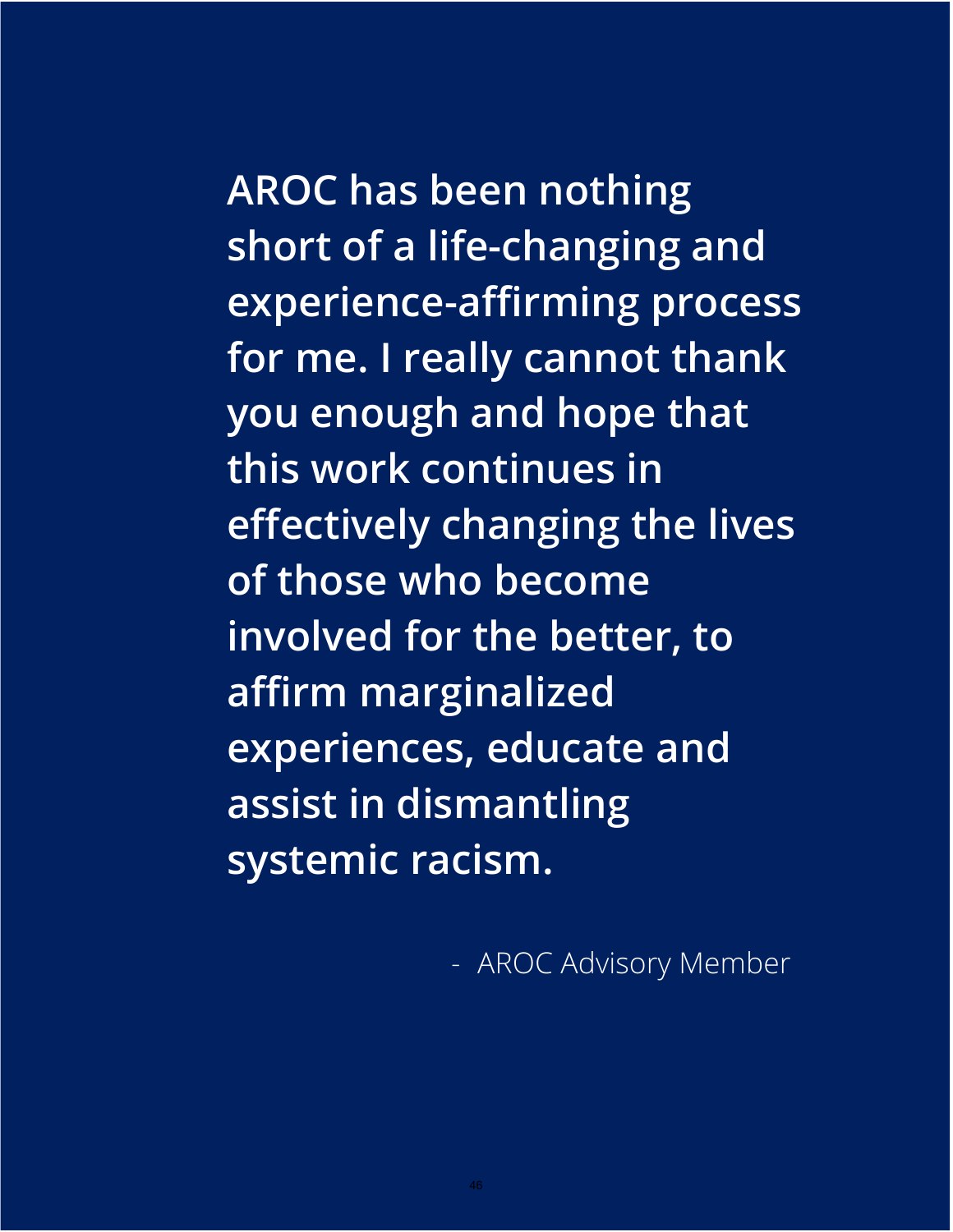# Key Words & Ideas

## Anti-Racism

Anti-Racism is the active, on-going process of dismantling systems of racial inequity and creating new systems of racial equity. Anti-racism demands that this work be done at the individual, organizational/ institutional, and cultural levels in order to effectively address systemic racism. Anti-racism is an approach, not an end-point, and thus provides a useful frame for an organizational change process.

## Anti-Racist Organizational Change

Anti-racist organizational change is about making organizational changes in a way that intentionally addresses structural racism and creates greater diversity, inclusion, and equity.

## **Caucusing**

Anti-racism acknowledges that our experiences do not occur in a neutral context. Those who identify as racialized or Indigenous experience racism differently than those who do not.

Separating into groups based on this distinction—a process called "racial caucusing"—is a strategy that allows people to talk about shared experiences. The strategy is not designed to create division but to make the whole group more effective, as described in this paper by Crossroads:

*"When the two groups come back together as a team they are better able to understand, confront, and dismantle racism within the team itself and within the institutional setting."* 

The AROC project did not form a white caucus, despite acknowledging the need for white people to do the emotional labour to confront their own racism and **whiteness**. It was decided that spending the project's limited resources on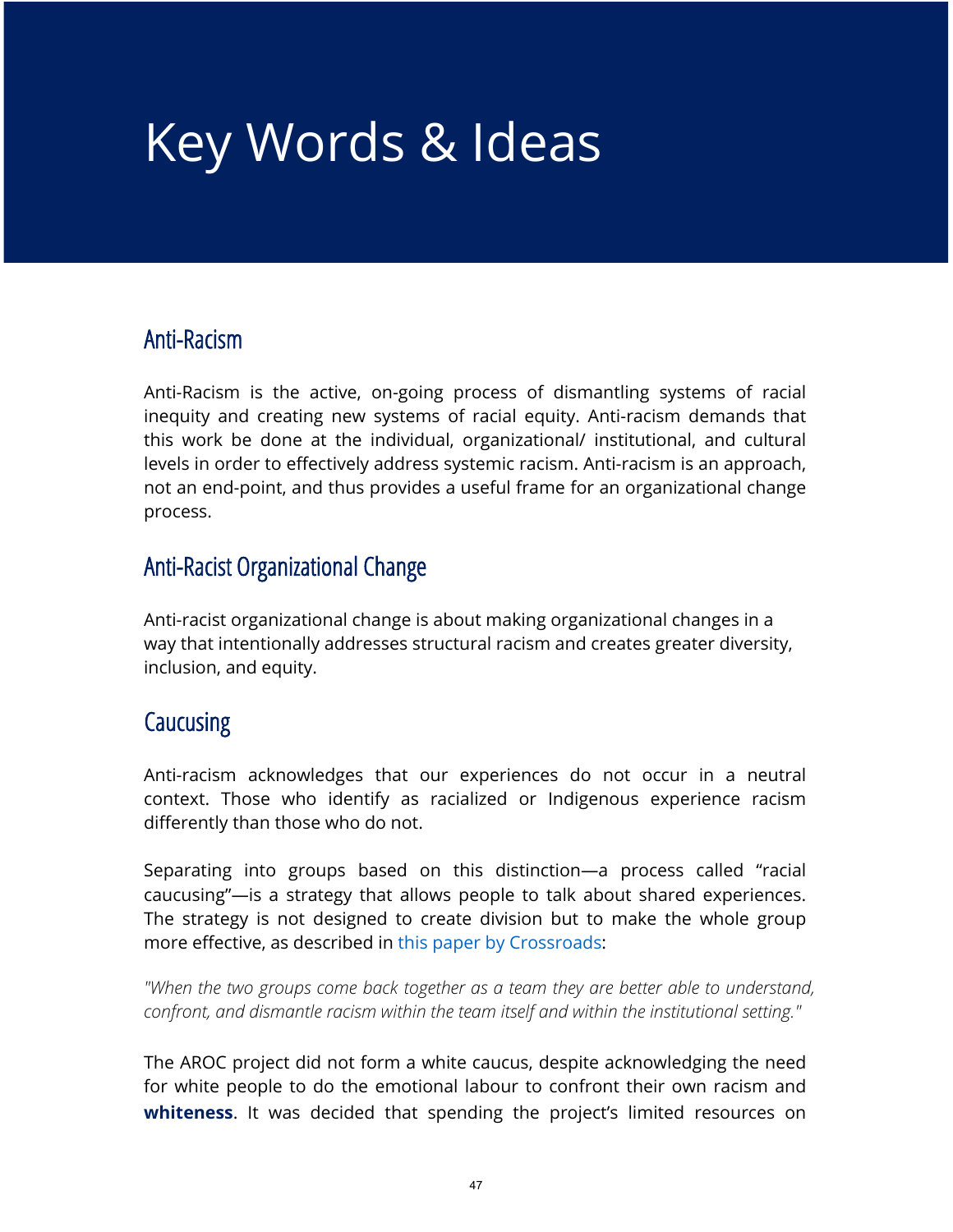facilitation and meeting space for white people was not a priority and would actually undermine the values and goals of a process seeking to centre the experiences and needs of those most impacted by racism.

This blog post by Kad Smith at CompassPoint shares a POC view on racial caucusing in a nonprofit organization.

Sources: Racial Identity Caucusing: A strategy for building anti-racist collectives by Crossroads Ministries and Race Caucusing in an Organizational Context: A POC's Experience by Kad Smith and CompassPoint.

## **Diversity**

Diversity refers to the wide array of differences among people and their perspectives on the world. Diversity is an important organizational goal in its own right, but it may or may not be linked to the issue of equity. A diverse workplace is not necessarily an equitable workplace. Nor does the presence of people who are diverse necessarily produce decision-making that optimizes results for the groups their diversity reflects.

Source: Race Matters Institute

## Emergent Process

An emergent process is a process of change that involves non-linear, abrupt phase transitions as a system's overall structure and function is transformed into a new regime of behavior, exhibiting new properties that could not have been predicted to arise prior to the transformation.

*(In other words, change transforms an entire organization into something new and different. Because the organization is complex and changes so deeply, it's difficult to predict exactly what changes will take place).* 

### Source: Complexity Labs

Emergent work processes consist of organizational activity patterns that exhibit three characteristics in combination: no best structure or sequence; distributed across an unpredictable set of actors and roles and evolving dynamically.

*(In other words, these three things happen together:*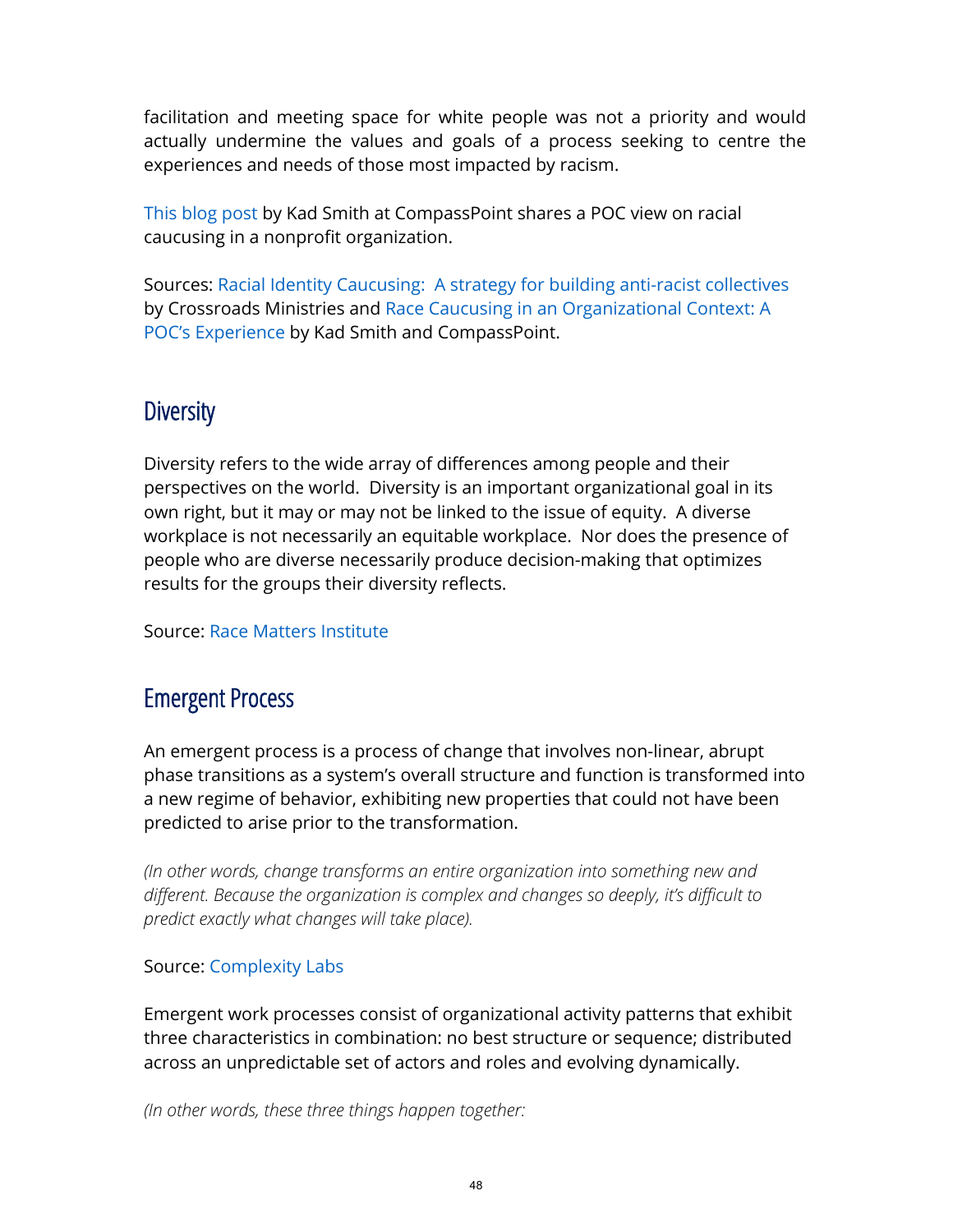- *1. There isn't just one specific order or way to do things.*
- *2. We don't know exactly who will be involved and what they will be doing*

*3. Things are constantly changing as we move forward, so it is hard to predict the exact end results.)*

Source: Ideas group, Inc. Global

## **Equity**

Equity recognizes diversity in experience, needs, etc. and creates frameworks that respond to diversity.

Source: Sahar Ibrahim & Reakash Walters, anti-racism facilitators

Equity refers to achieved results where advantage and disadvantage are not distributed on the basis of race and ethnicity. Strategies that produce equity must be targeted to address the unequal needs, conditions, and positions of people and communities that are created by institutional and structural barriers. Equity requires a set of informed policies and practices, intentionally designed to promote opportunity and rectify disparities, as well as informed people positioned to implement them effectively.

Source: Race Matters Institute

## **Gaslighting**

Gaslighting is a reference to the 1944 film Gaslight. It refers to a form of psychological abuse where someone is manipulated by another person to the point where they question whether their own experience of reality is valid.

## **Inclusion**

Inclusion is reflected in the ability of diverse peoples to raise their perspectives authentically, and for those voices to matter and impact decisions, where the organizational culture has been enabled for that to happen. Inclusion promises a broader view of the world and a more democratic process of decision-making. Inclusion is an important organizational process goal, but it does not on its own guarantee equity in an organization's mission-critical results.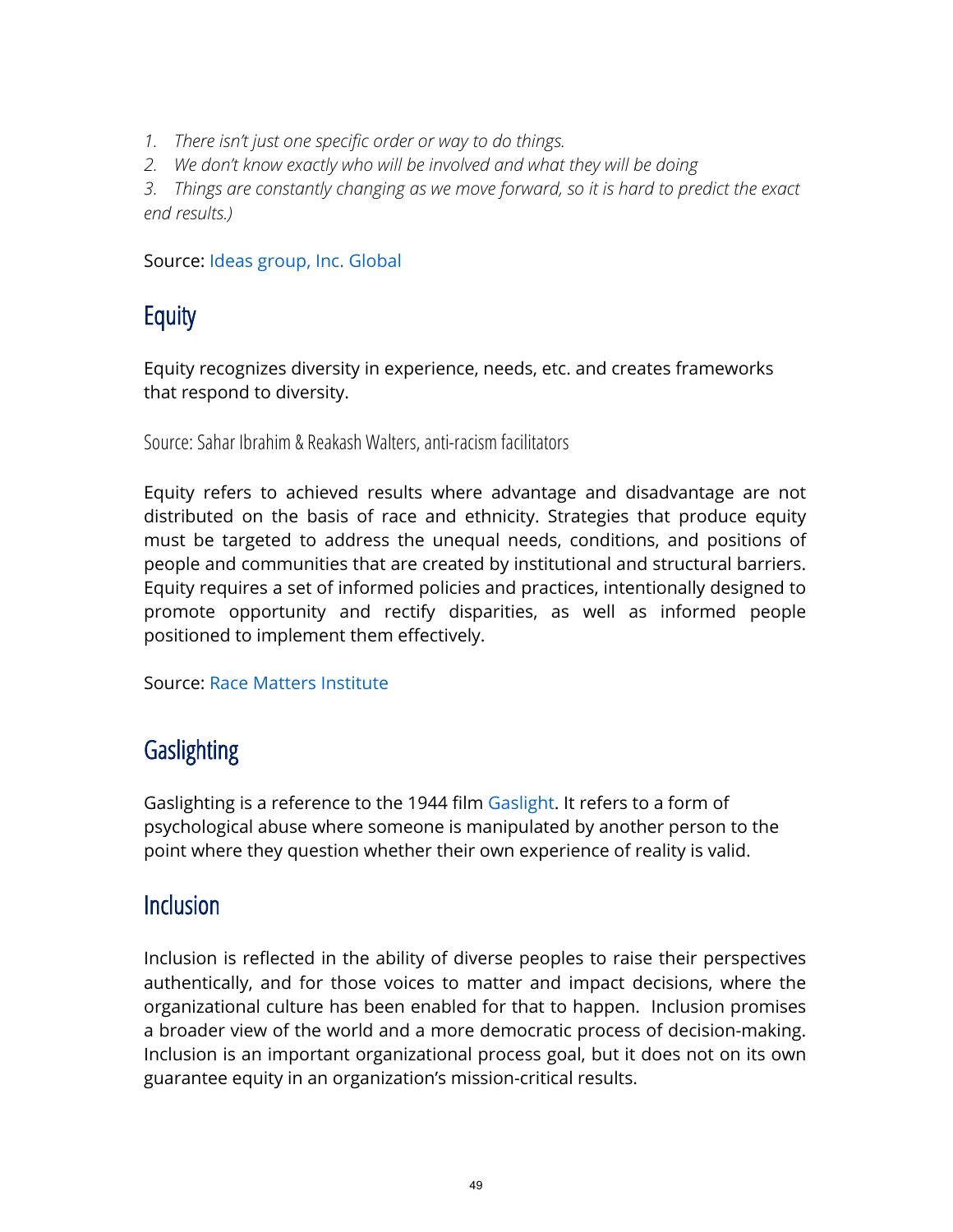Source: Race Matters Institute

## **Intersectionality**

Intersectionality describes how social identities and related systems of oppression, domination, or discrimination overlap or intersect. "Intersectionality was not initially about diversity or sort of watered-down versions of diversity…Now intersectionality is a little bit more like, 'It's complicated'…or 'We all have our individual identities and we need to recognize all of us.' Well yeah that's true, but intersectionality asks what [those differences mean] when we're thinking about social justice…It's not just a general 'Everybody's gotta cool identity and we should celebrate it.' Of course that's true. But we're interested in power dynamics, not individual recognition."

Source: Adapted from Wikipedia and an interview with Kimberlé Crenshaw

## Organizational Change

Organizational change is about reviewing and modifying management structures and procedures. For example, making changes to policy, hiring practices and governance.

## Organizational Racism

Organizational racism refers to the way normal, seemingly neutral or objective organizational policies and systems (e.g., the way we hire people, recruit board members, develop programming, etc.) can create disparities in access and outcomes for racialized and Indigenous individuals and communities. If not addressed, these policies and systems can increase disparities in power. It refers to organizational practices, which are related to but different from the racist behaviour or unconscious bias of individuals.

## Popular Education

Popular Education is an approach to education where participants engage each other as co-learners to critically reflect on the issues in their community and then take action to change them.

Source: Practicing Freedom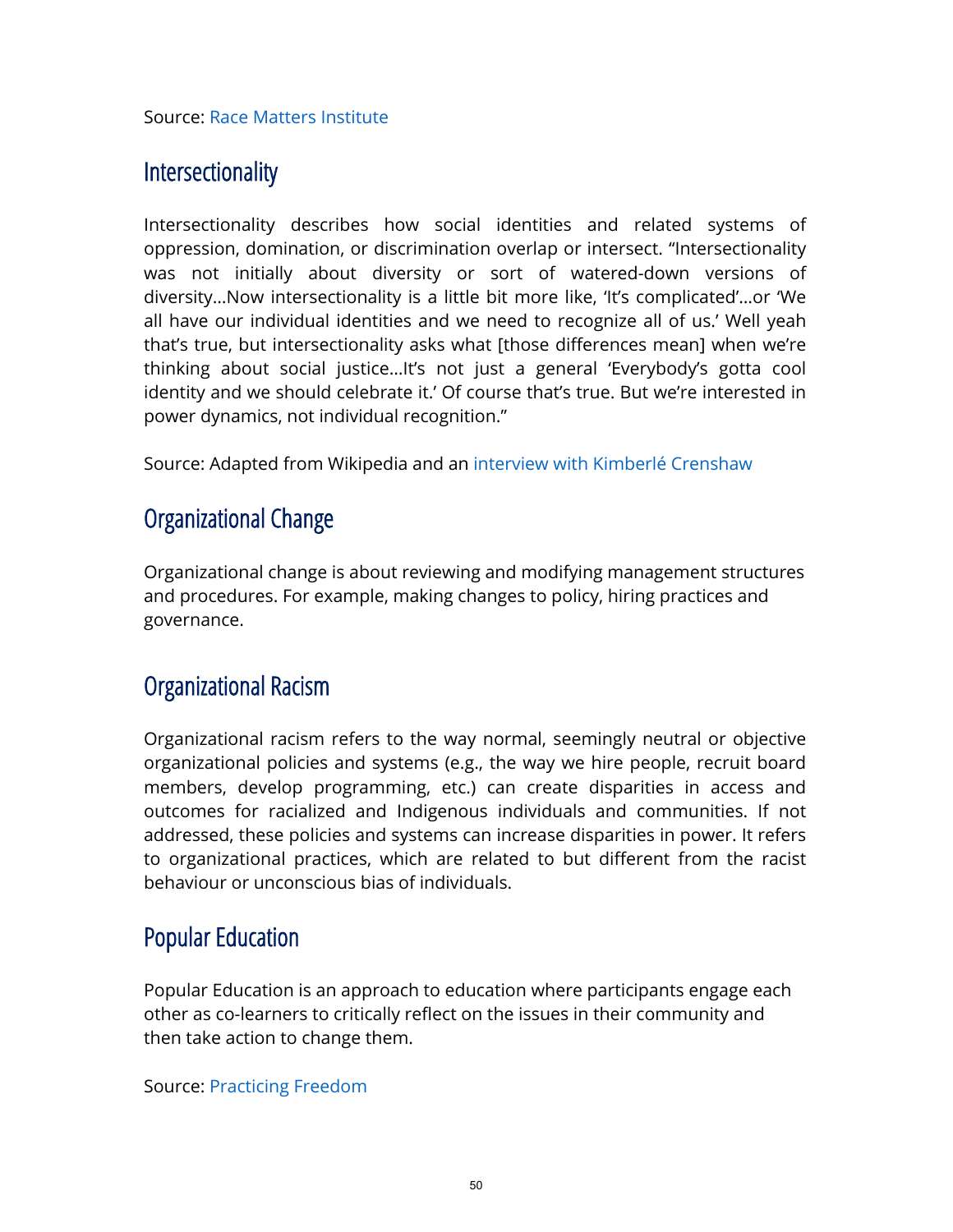Race

Race is a dynamic, fluid, relational category, socially constructed for political and economic interests over groups of people. This social construct loosely refers to a group of people distinguished from others often by physical characteristics such as colour of skin, shape of eyes, hair texture or facial features.

Source: Sahar Ibrahim & Reakash Walters, anti-racism facilitators

## Racial Equity

Racial equity refers to achieved results where advantage and disadvantage are not distributed on the basis of race and ethnicity. Strategies that produce equity must be targeted to address the unequal needs, conditions, and positions of people and communities that are created by institutional and structural barriers. Equity requires a set of informed policies and practices, intentionally designed to promote opportunity and rectify disparities, as well as informed people positioned to implement them effectively.

Source: Race Matters Institute

## Racism

A system of power that structures opportunity and assigns value based on the social construct of race where privilege is afforded to whiteness. A system that unfairly disadvantages racialized and Indigenous communities, while subsequently unfairly advantaging those embraced by whiteness.

Source: Adapted from Sahar Ibrahim & Reakash Walters, anti-racism facilitators

## Racialized / Racialization

We are working with the definition of racialization provided by the Ontario Human Rights Commission:

The Commission has explained "race" as socially constructed differences among people based on characteristics such as accent or manner of speech, name, clothing, diet, beliefs and practices, leisure preferences, places of origin and so forth.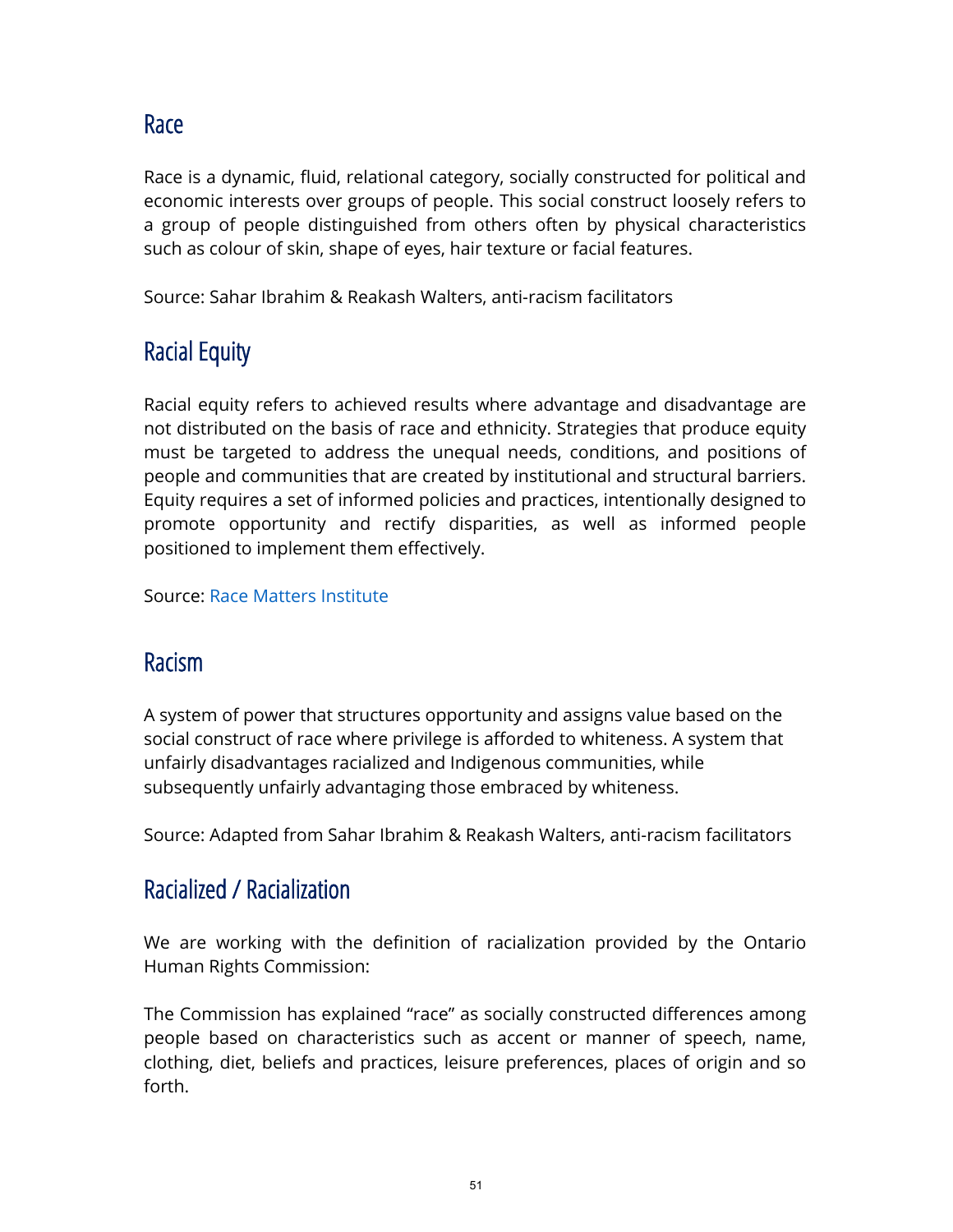The process of social construction of race is called racialization: "the process by which societies construct races as real, different and unequal in ways that matter to economic, political and social life." Recognizing that race is a social construct, the Commission describes people as "racialized person" or "racialized group" instead of the more outdated and inaccurate terms "racial minority". "visible minority", "person of colour" or "non-White".

Source: Ontario Human Rights Commission

## Shadeism

This word shadeism (also known as colorism describes the discrimination based on skin tone, which exists amongst members of the same community, creating a ranking of a person's individual worth based on shade. For more about Shadeism, access the Shadeism Film on Vimeo.

Source: Nayani Thiyagarajah; Shadeism Film, 2014

## Structural Racism

A system in which public policies, institutional practices, cultural representations, and other norms work in various, often reinforcing ways perpetuate racial group inequity. It identifies dimensions of our history culture that have allowed privileges associated with disadvantages associated with "color" to endure and adapt over time. Structural racism is not something that a few people or institutions choose to practi Instead it has been a feature of the social, economic and political systems which we all exist.

Source: The Aspen Institute Round Table on Community Change Stru Racism Glossary

## **Whiteness**

A social construction referring to a dominant cultural space with political, social, and economic significance, with the purpose to keep others on the margins. 'White' people do not have to explain their culture/values/norms because they are part of the dominant culture that sets the norm. All those cast outside of whiteness are compared to this norm.

Source: Sahar Ibrahim & Reakash Walters, anti-racism facilitators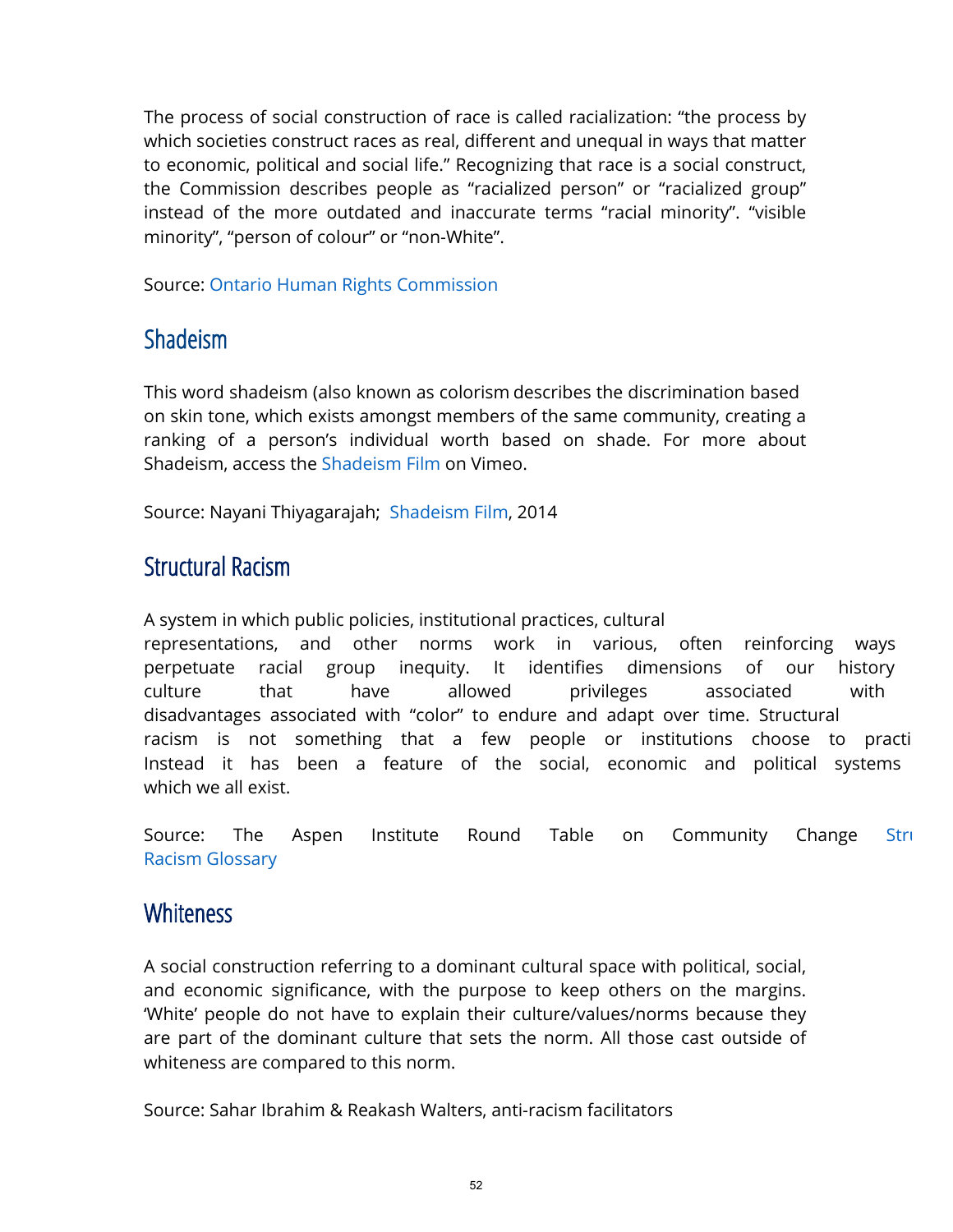# More Resources

An Introduction to Popular Education by Practicing Freedom.org

Assessing Organizational Racism tool from Western States Center

Calgary Anti-Racism Education (CARED) Collective web resource

Continuum on Becoming an Anti-Racist Multicultural Organization by Crossroads Anti-Racism Organizing and Training

Dancing on Live Embers: Challenging Racism in Organizations by Tina Lopes and Barb Thomas. Toronto: Between the Lines (2006)

Definitions of Diversity, Inclusion, and Equity by the Race Matters Institute website (2015)

'Equity Priority Groups' as discussed in the Toronto Arts Council's Equity Framework

Hiring and Retaining Skilled Immigrants: A Cultural Competence Toolkit from the BC Human Resource Management Association (2012)

Iceberg of Oppression framework of systemic oppression from Anti-Oppression Resource and Training Alliance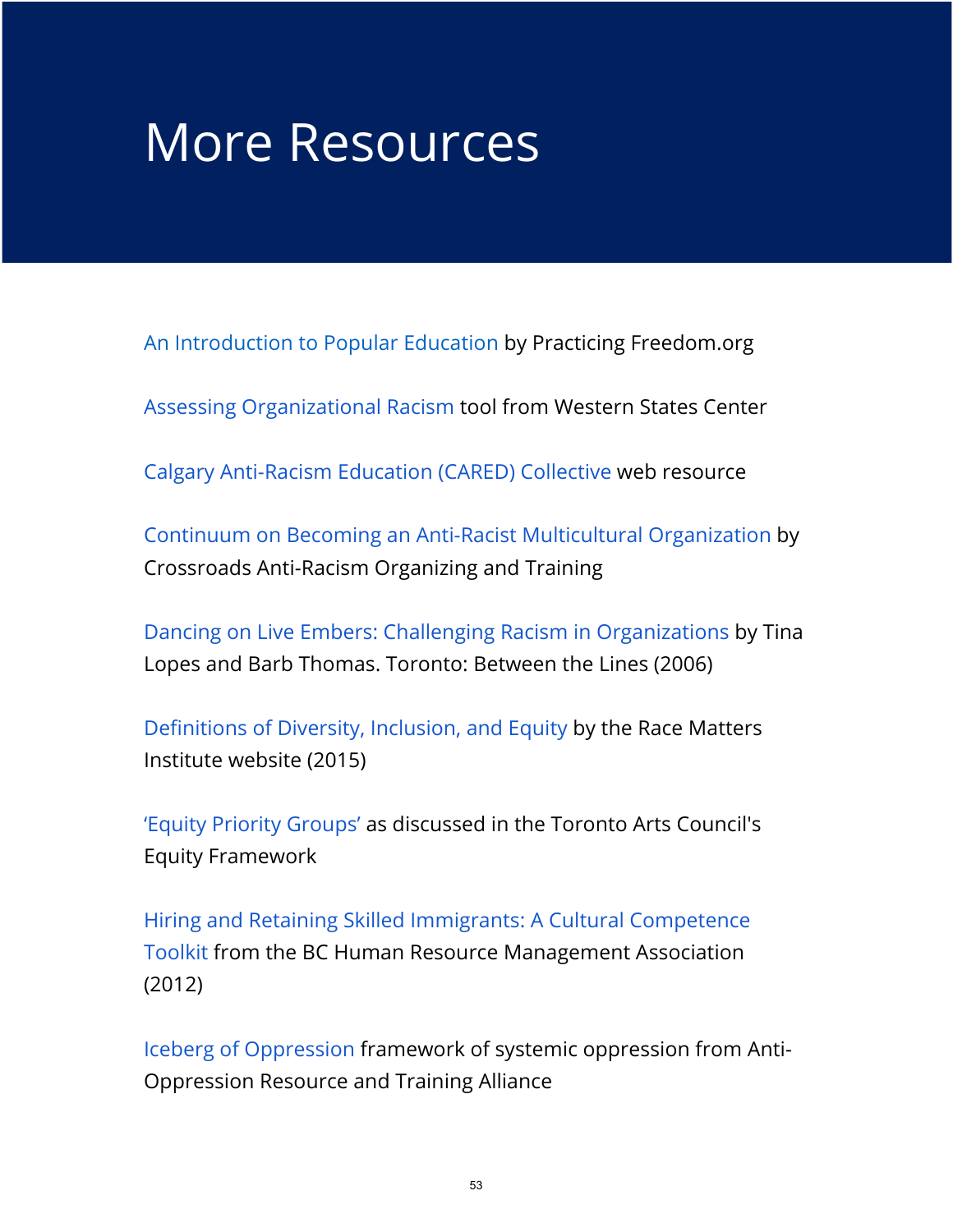Intersectionality Meets the Mainstream from Mic Media

Moving Beyond Diversity handbook from Toronto and York Region Labour Council (2014)

Onion model of organizational development concept from the International NGO Training and Research Centre (INTRAC)

Ontario Human Rights Commission resources and definition of racialization from Ontario Human Rights Commission website (2017)

Race Caucusing in an Organizational Context: A POC's Experience by Kad Smith from CompassPoint.org

Racial Equity Impact Assessment Toolkit from Race Forward: The Centre for Racial Justice Innovation

Racial Identity Caucusing: A Strategy for Building Anti-Racist Collectives from Crossroads Anti-Racism Organizing and Training

Shadeism Film by Nayani Thiyaharajah and Brian Han (Toronto, 2010)

Structural Racism Glossary from the Aspen Institute Round Table on Community Change

Systems Thinking and Race: Summary & Exercises from Project Linked Fate (2011)